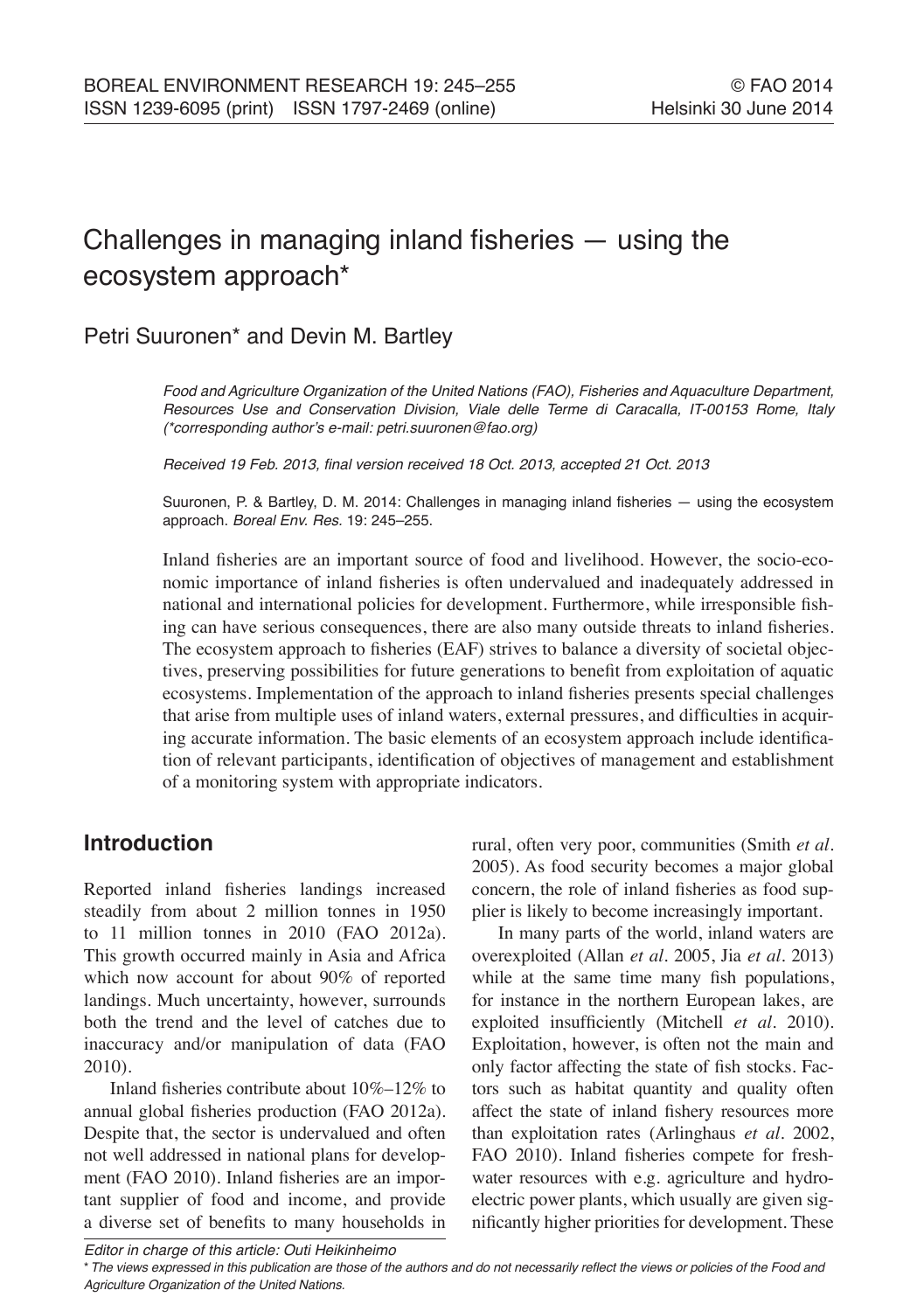and growing human populations put strong and widespread pressures on inland fishery resources

The ecosystem approach to fisheries (EAF) strives to balance a diversity of societal objectives, preserving possibilities for future generations to benefit from exploitation of aquatic ecosystems (FAO 2003a, Garcia *et al*. 2003). It addresses both the human and ecological dimensions of sustainability. Implementation of EAF to inland fisheries presents special challenges that arise from multiple uses of inland waters, external influences such as habitat modification, and difficulties in acquiring accurate information. This paper explores the challenges in managing inland fisheries and the basic elements that are required, within the framework of EAF, for the realization of sustainable development in these fisheries.

### **The socio-economic importance of inland fisheries**

In 2008, fish catches from inland waters were worth 5500 million USD while the corresponding figure for inland aquaculture was 61 100 million USD (FAO 2012). These figures are much lower than the value derived from many other uses of fresh water. For instance, the 45 000 large dams generate about 20% of the world's electricity which is worth 5.7 trillion USD (WCD 2000). However, fish often provide livelihood as well as can be an essential source of animal proteins and micronutrients (e.g. Smith *et al*. 2005, Béné 2006, FAO 2010, Welcomme *et al*. 2010). Where commercial inland fisheries are licensed, license fees can generate significant income, at least seasonally, for governments. Products from inland fisheries can also be important commodities.

The inland fisheries sector is extremely diverse and highly dynamic. It includes commercial, small-scale and recreational fisheries, each with a different economic and social structures. The bulk (90%) of inland fish is caught in developing countries where about 61 million people are employed in the inland fisheries sector (World Bank, FAO and WorldFish Center 2010). This number includes people involved in fishing and associated post-harvest activities such as fish processing and trading.

Inland fishers generally catch fewer fish per individual than do small-scale marine fishers. This is mainly because a large number of rural households fish for only a short period of time and often using passive gears (traps, gill nets) (Salmi 2005, FAO 2010).

In developed countries, about 1 million tonnes of fish is caught in the inland waters by about 100 000 fishers, and the total employment in the sector is estimated at about 300 000 (FAO 2010). Although the majority of these people are involved in small-scale fisheries, this sector is technologically more advanced than in the developing countries (Gabriel *et al*. 2005) with higher catches per fisher. For instance, there is a relatively small-scale but active commercial trawling fishery in the lake district of Finland, mainly targeting vendace, *Coregonus albula* (Suuronen *et al*. 1995, Salmi 1998, Turunen *et al*. 1998).

During the last century, in many developed countries the number of commercial fishers decreased considerably and recreational fisheries have become a major activity in the inland waters (Robinson 2001, Dillon 2004, Allan *et al*. 2005, FAO 2010). This change has often been accompanied by a shift in national economics (Salmi and Varjopuro 2001, Arlinghaus *et al*. 2002, Cooke and Cowx 2004). Growing recreational fisheries involves millions of people and generates billions of dollars particularly in developed but increasingly also in developing countries (e.g. Cowx 2002). In many areas, recreational fisheries already provide far greater economic gains than commercial fisheries (Robinson 2001, Whelan and Johnson 2004, FAO 2010). However, recreational fishing is often not just a hobby. Many people still fish to secure food.

## **Challenges in managing inland fisheries**

#### **Lack of data and information**

Since 1950, FAO has requested its member countries to report inland fisheries capture statistics as part of their fisheries reporting. The accuracy of reported catch trends, however, is often difficult to assess (Welcomme *et al*. 2004,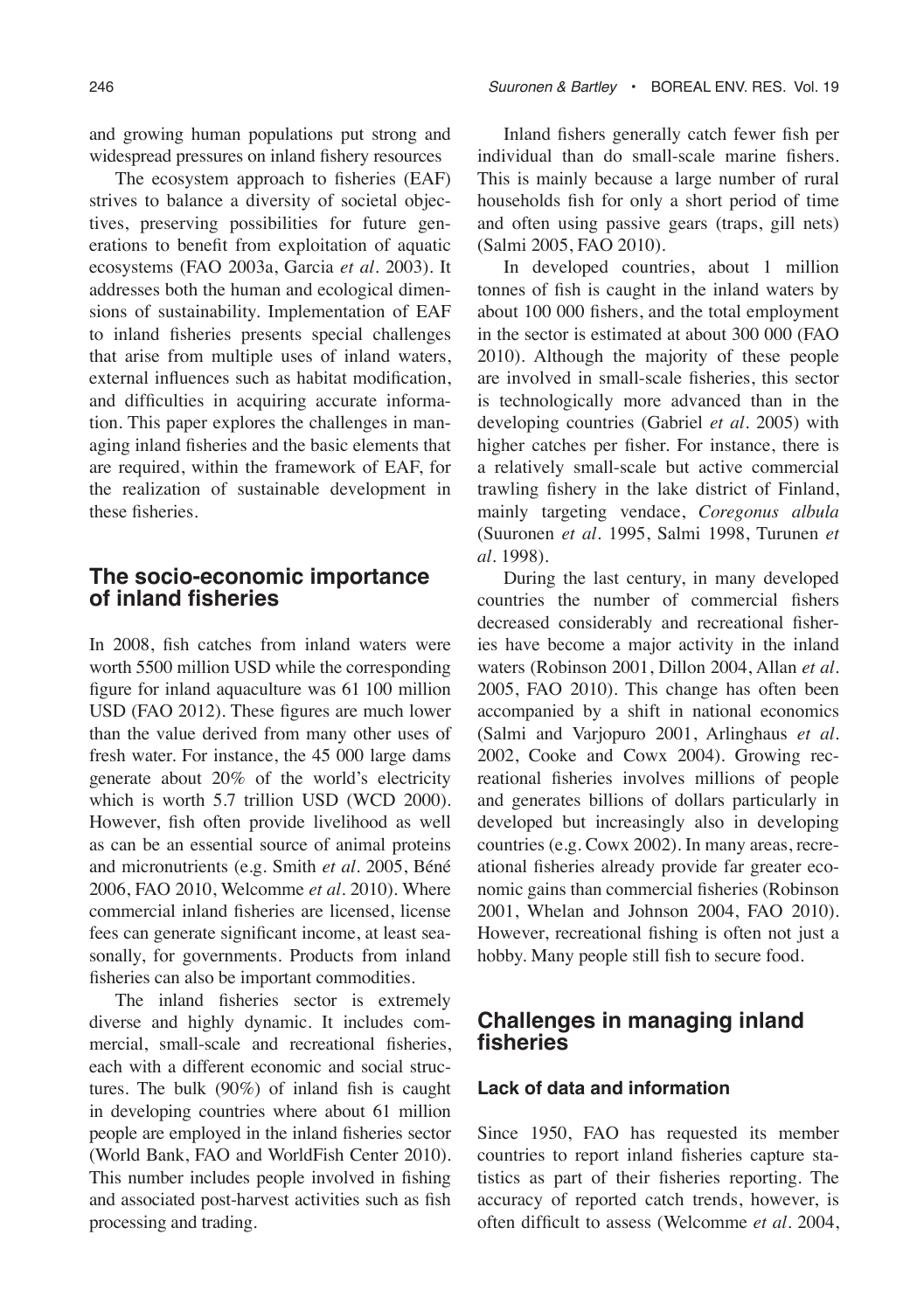Welcomme 2011). Large increases of reported catches are relatively common and are often due to deliberate revision of statistics, rather than a sudden change in the status of a fishery (FAO 2010, Garibaldi 2012). Furthermore, recent improvements in the statistical coverage may have contributed to the rapid increase in reported landings particularly since the mid-2000s (FAO 2012). Nonetheless, production in many waters may still be grossly underestimated (FAO 1999, Allan *et al*. 2005, Van Zwieten *et al*. 2011). Significant knowledge gaps exist in species harvested, overall landings and numbers of fishers and associated workers.

The majority of inland fisheries is not licensed, operates at a semi-commercial or subsistence level, and is widely dispersed along the waterbodies (FAO 2010). There are often no centralized landing ports or major markets where data can be easily collected, and a large part of the catch is bartered locally or consumed by the fishers' households. Catch size and composition, gears used and numbers of fishers vary greatly in different seasons. These types of challenges make the data collection both time-consuming and expensive. Furthermore, as few fees or taxes can be levied from these fisheries, in many countries there is little incentive to invest scarce human and financial resources into collecting and analyzing the data. One of the results is that trends in catches become concealed because the data is aggregated across basins and species. Landings are often recorded for some indicative fisheries and these are subsequently extrapolated up to a national level, with large errors occurring when numbers of gears, fishers and households involved are unreliable (FAO 2010). This is often true also in the developed world; for example, inland water catches in the European Union are generally poorly monitored so the overall quality of the data is also poor (Ernst and Young 2011).

It is common in tropical watersheds that landings go completely unreported and have to be estimated from unreliable information sources. Catches are easy to underestimate because the contributions of numerous fisheries on smaller tributaries and water bodies are generally overlooked (Coates 2002). Reported harvests from some major river fisheries alone have been shown to account for only  $30\% - 50\%$ 

of actual catch (Allan *et al*. 2005, Kolding and van Zwieten 2006). As a result, information on the inland fisheries is so incomplete that it is difficult to trust the trends or to develop appropriate management policies. To improve the situation, alternative approaches to data collection are needed which, besides the traditional catch and effort surveys, should include issues such as population census, consumption studies, market surveys and habitat classification.

#### **Environmental pressures**

Inland fisheries suffer from large number of environmental pressures such as deteriorating water quality and fragmentation of habitats. There is a strong competition for freshwater resources from sectors other than fisheries, and demands on fresh water are expected to double by the year 2050 (FAO 2003b).

Loss and degradation of habitat, water abstraction for agriculture, drainage of wetlands, dam construction, pollution and eutrophication, often acting together, have caused substantial decline or change in inland fishery resources (Allan *et al*. 2005, Dudgeon *et al*. 2006, Nguyen and De Silva 2006, FAO 2010). In many waters, ecosystems have been seriously disturbed, usually greatly affecting inland fishers. The loss of spawning grounds and nursery areas has been devastating for many species, especially for those with strict ecological requirements. Nonetheless, these impacts do not always result in a decrease in fishery production, but rather in change in catch composition and value (Allan *et al*. 2005).

Climate change may become the most important factor affecting inland aquatic ecosystems (Bates *et al*. 2008, Barange and Perry 2009). It is likely to result in an increase in variability of environmental conditions including temperature, precipitation and river runoff (Kundezewicz *et al*. 2008), which in turn will impact ecosystems, societies and economics, increase pressure on all livelihoods and food supplies, including those in the fisheries sector (Allison *et al*. 2009, Cochrane *et al*. 2009, FAO 2010). How climate change is going to affect particular fisheries depends largely on the capacity of an ecosystem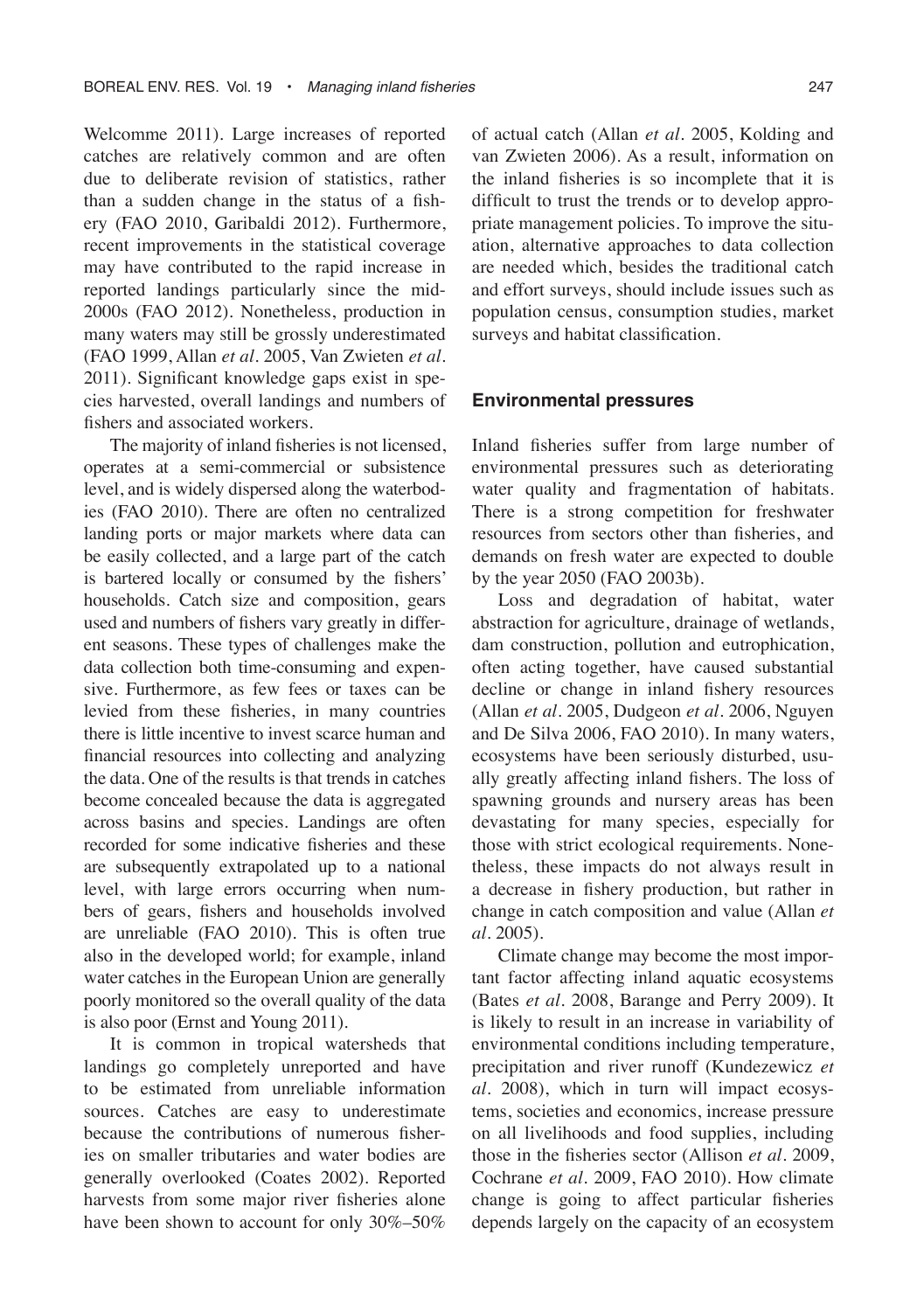to adapt to change. In Scandinavia, winter precipitation is expected to increase which in turn is likely to increase acidity of the rivers in the west coast of Finland where large catchment areas are composed of acid sulfate soils (Saarinen *et al*. 2010). This will most probably have a negative effect on the fish stocks and the fisheries in the area.

Inland fisheries in the tropical regions are highly vulnerable to the impacts of climate variability and change (Xenopoulos *et al*. 2005) but there are clear indications of climate change effects also in the boreal freshwater ecosystems (Casselman 2002, Sharma *et al*. 2007, Winfield *et al*. 2010, Keskinen *et al*. 2012). Rainfall is predicted to decrease in many lower-latitude regions. Wetlands and shallow rivers are particularly susceptible to changes in temperature and precipitation; and prolonged droughts will reduce habitat available to the fish. In rivers with reduced discharge, up to 75% of local fish may become extinct by 2070 because of combined changes in climate and water consumption (Xenopoulos *et al*. 2005). Measures implemented to ensure continuous water supply for irrigation and domestic purposes by storing more water will further degrade aquatic ecosystems.

Melting of glaciers will potentially affect river flows and will cause flooding in large catchments leading to changes in flood areas, timing, and duration. As the lifecycles of fish species are closely adapted to the rhythmic rise and fall of the water level, changes to this pattern as well as occasional flash floods may cause losses of eggs and fry (FAO 2010).

Although to date there has been no global assessment of warming of inland waters, moderate to strong warming since the 1960s was recorded in many lakes (Rosenzweig *et al*. 2007). Increased temperatures will affect fish physiological processes and thus their ability to survive and reproduce, thus changing the distribution of species.

#### **Overexploitation and unsustainable use**

In spite of the trend of gradually increasing inland catches in the global scale, there has been a reduction in the catches of certain species, apparently due to reduction in population sizes (FAO 2010). There is evidence that overfishing contributes to this decline although it may be largely unrecognized because the decline has often been compensated by a concomitant increase in catches of other species (Allan *et al*. 2005, Jia *et al*. 2013). That is, while there may be no change in terms of gross production, individual species are often seriously overexploited. The decline may have been partly masked by the recent improvements in catch data collection and aggregation of catches, and because the total number of fishers may still be increasing. This may be reflected in the global catches of some major inland-water species groups (reported catches increased remarkably in the 1980s and 1990s, *see* Fig. 1). A contributing factor may also be the fact that an increasing portion of inland catches comes from waterbodies that are stocked with hatchery-produced fish.

Many of the inland fish populations, particularly in the tropical areas, live in extreme environments and are adapted to high mortality (FAO 2010). Such fish communities are highly resilient to exploitation and are capable of persevering even under extreme exploitation levels. However, with increasing fishing pressure large fish will be decimated and this may ultimately result in recruitment failure. In response, the fishers will gradually shift their efforts to other species. As the mean size of individuals and species in the assemblage decreases the fishers will reduce the mesh size of gear they use. This will result in catches mainly consisting of smaller species, with a more rapid life cycle, and often the young of the year (Allan *et al*. 2005). In areas where smaller and shorter-lived species become the main component of the catch and predation is reduced by elimination of larger predatory species, the situation may look good for a while. However, smaller fish are often much less valuable and the situation may ultimately result in further recruitment failures. Furthermore, overfishing of larger fish in a population may eventually change the gene pool towards smaller-sized fish (Fenberg & Roy 2008, Van Wijk *et al*. 2013). This potential problem is generally not recognized and addressed in the fisheries management plans.

In the higher-altitude boreal inland fisheries, often with only a few species inhabiting the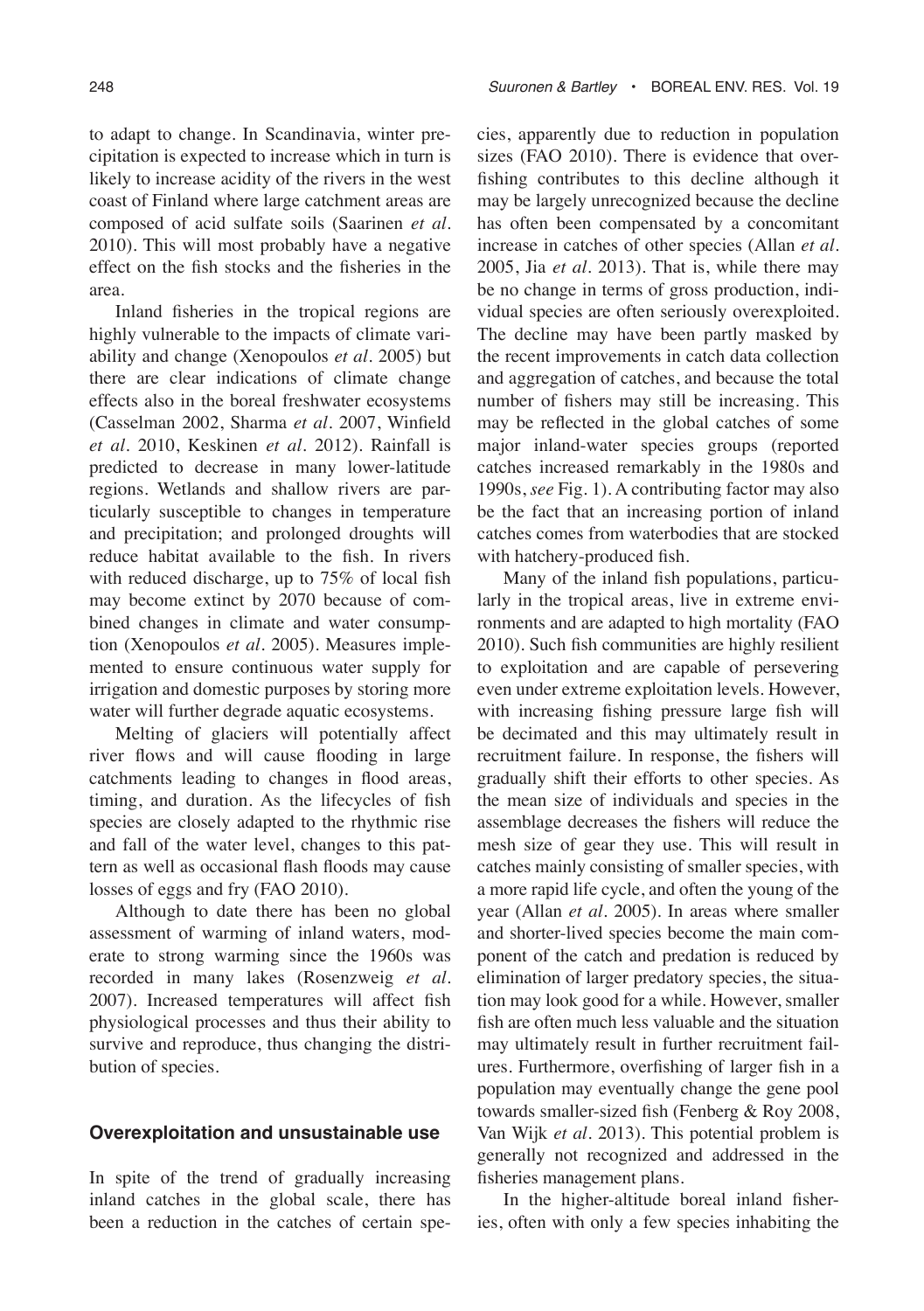

**Fig. 1**. Catch trends of major freshwater fish species in 1950–2009 (source FAO FishStat+).

water, the fish populations may be less resilient than in tropical waters and the intensity and selectivity of harvesting has the potential to dramatically affect the dynamics of exploited fish populations (e.g. Jonzen *et al*. 2002, Vainikka and Hyvärinen 2012), and may for instance dictate the stock fluctuation (Huusko and Hyvärinen 2005). Fish markets and consumer preferences can influence exploitation. For example, harvesting of the common bream (*Abramis brama*) from many boreal waters for human consumption has a large potential; however, poor consumer acceptance prevents the establishment of markets for this species.

Recreational fishers can significantly contribute to aquatic habitat conservation (e.g. Cowx *et al*. 2010). However, introduction of non-native species that may become invasive can have serious effects on natural habitats and wild fish stocks (FAO 2010). In many lakes and rivers, introduced species are a major threat as their occurrence may change the fish community structure and nutrient cycle. Furthermore, conflicts may arise between recreational and commercial fishers over allocation of catch and access to fishing grounds. Also, recreational fishing mortality rates are often high, particularly close to urban centres, and several waterbodies already suffer from overfishing (Allan *et al*. 2005, Post *et al*. 2008).

#### **Stock enhancement**

Stock enhancement, i.e., purposeful release of aquatic species from hatcheries or their transfer between locations in the wild, is widely practiced in inland waters and can keep catch rates high. In many cases, an ecosystem would not be capable of producing that level of catch through natural processes (Welcomme and Bartley 1998). Well-planned and carefully considered stocking programmes can enhance the productivity of waters as well as improve quality and profitability of fishing. Stocking, however, may also create significant risks to natural environment and wild fish stocks. Stocked fish prey on and compete with native fish for food and habitat (Vehanen *et al*. 2009), and can disrupt the food web and alter natural ecosystem processes to the disadvantage of native species. Stocking can spread disease and parasite as well as invasive or unwanted species. Moreover, stocking at levels beyond the habitat's carrying capacity may result in stunted populations and smaller and less valuable catches (Salojärvi and Huusko 1990). In spite of these risks, commercial and recreational fisheries still rely heavily on fish stocking programs to improve catches and associated economic gains (Whelan and Johnson 2004, Arlinghaus *et al*. 2010).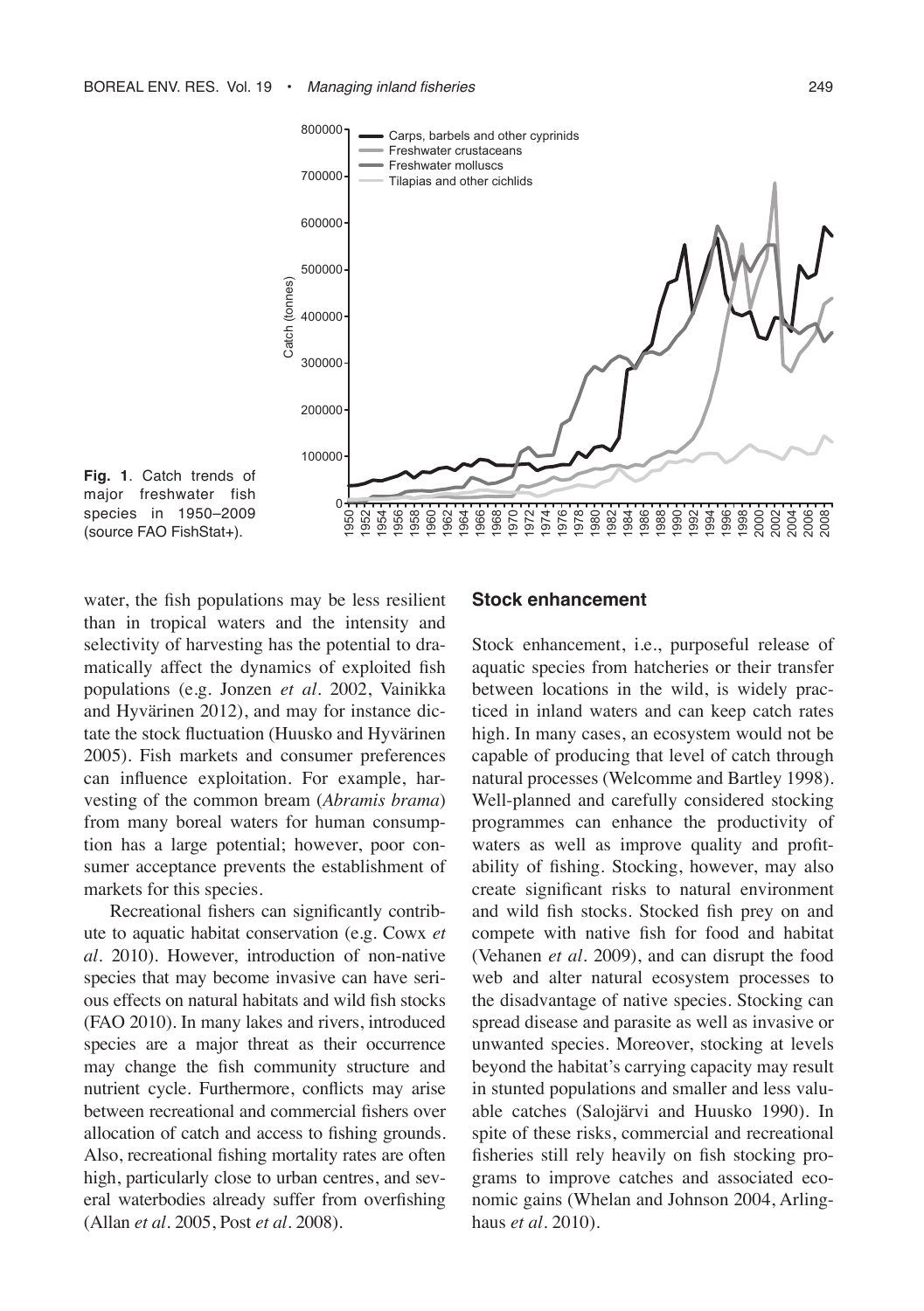#### **Species introductions**

Alien species can increase production and value of inland ecosystems, but they can also have a profound and devastating impact upon an ecosystem (Bartley 2006). One of the best known examples is the introduction of the Nile perch and Nile tilapia in the Lake Victoria: since the introduction of these species about half of the native fish species have either gone extinct or only occur in small populations (Kolding *et al.* 2008). Another risk to wild populations are fish that escaped from fish farms. For instance in a major northern European salmon river, the Teno River, salmon that escaped from coastal fish farms hybridize with wild salmon affecting the genetic composition of the wild stocks (Erkinaro *et al*. 2010).

#### **Lack of sufficient infrastructure**

Trade in fish and fish products, especially in developing countries, may be constrained by the insufficient infrastructure. Furthermore, when facilities to keep the cold chain unbroken (e.g. ice plants, cold rooms, refrigerated trucks) are poor or missing, post-harvest losses are high, even up to 30%–40% of the landings (FAO 2010). Lack of investment in post-harvest infrastructure often leads to low quality, and hence low value, of inland fish and fish products. Nonetheless, the situation would likely be even worse if the traditional processing methods such as smoking and sun-drying were not commonly used.

#### **Rising demand for fish and fresh water**

According to the projections by the United Nations Population Division, global populations will increase from 7000 million today to 9000 million by 2050. The growing populations will call for significant increases in food production at an affordable price. The need for animal protein, including fish, will increase dramatically. Because most marine fish stocks are already fully exploited or overexploited, it is assumed that fishing pressure on inland fish stocks will

increase and there will likely be a rise in destructive fishing methods, such as explosives, poison, electrofishing and dry pumping, that are all capable of killing indiscriminately large amounts of fish (FAO 2010).

Expansion and intensification of inland aquaculture will continue to grow and it will produce more food (FAO 2010). High value species will increasingly come from farms rather than from wild stocks. This may reduce fishing pressure if fishing cannot compete with farmed product.

Demand for fresh water is expected to double by the year 2050. Of the available 3800 km<sup>3</sup> of fresh water in the world, currently agriculture uses 70%, industry extracts another 20% and 10% is for domestic use (Comprehensive Assessment of Water Management in Agriculture 2007). The need for water for irrigation and for domestic purposes will continue to increase dramatically, leading to reduced water availability for fisheries, especially during dry seasons. Furthermore, an increasing demand for energy, including hydropower, will likely lead to further damming of rivers.

#### **Inadequate governance systems**

Fisheries policies and regulations have generally shown poor performance, and in many regions inland fishery resources and aquatic environment continue to degrade (FAO 2010). Existing policies generally focus on the allocation of water for irrigation, flood protection, navigation or hydropower generation, and rarely consider fisheries in an adequate manner. Current policies and regulations are largely ineffective in sustaining the quantity and quality of water necessary for inland fisheries. Weak institutions and governance arrangements facilitate illegal fishing and the use of destructive fishing practices as is demonstrated by the globally large amount of illegal and unreported fishing (Agnew *et al*. 2009). Furthermore, when it exists, management of inland fisheries has tended to focus on overexploitation as the primary issue. Actions are typically focused on controlling the access to fishing grounds and on the use of specific fishing practices. They are chiefly guided by ecological and economic rather than social arguments,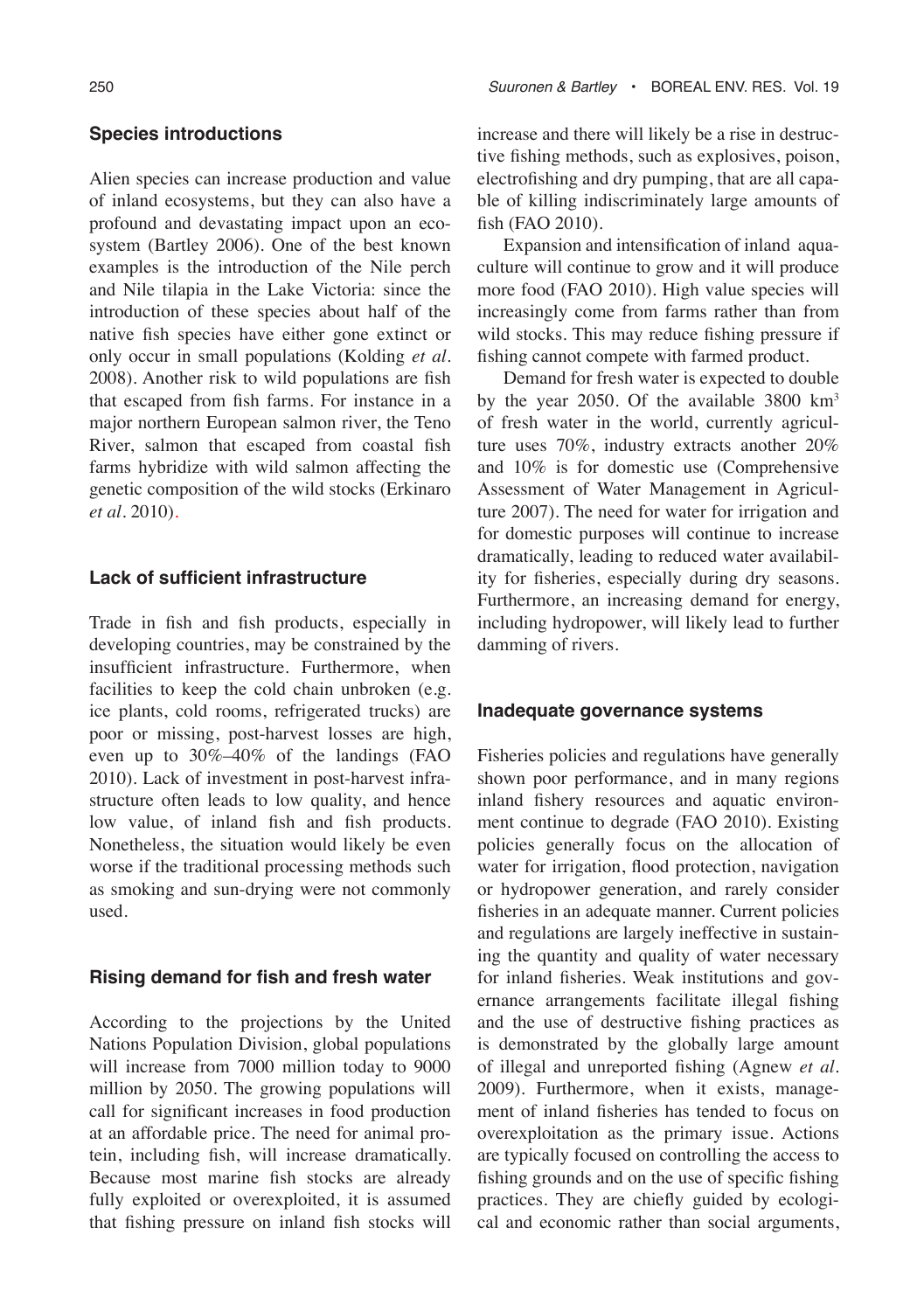even though social acceptance and wellbeing are generally considered a prerequisite for successful fisheries governance (Coulthard *et al*. 2011, Salmi 2012*)*. Management of multi-species and multi-gear fisheries, which most inland water fisheries are, is particularly challenging.

### **Ecosystem approach to fisheries (EAF)**

#### **Moving to EAF management**

In light of the threats and challenges mentioned above, there exists a great need for policies on inland fisheries to be closely integrated with those of other sectors. In general such policies are lacking, and where present, they may not be easily enforced.

The ecosystem approach (EA) was defined in the Convention on Biological Diversity (UNCBD 1993) as a strategy to achieve the integrated management of land, water and living resources aiming to promote their conservation and sustainable use in an equitable way. Since 1993, countries have taken several steps to promote the use of EA, specifically in case of fisheries (FAO 1995, Fluharty 2005).

The Ecosystem Approach to Fisheries (EAF) is an integrated approach to fisheries management that strives to balance a diversity of objectives (FAO 2003a, Garcia *et al*. 2003, Bianchi and Skjoldal 2008, Fletcher *et al*. 2010). It can be described as a strategy framework that promotes conservation, sustainable use and equitable sharing of ecosystem resources. It involves a transition from traditional fragmented planning and decision making to a more holistic approach to natural resource management. It addresses both the human and ecological dimensions of sustainability, it is participatory, and takes all key factors into consideration and encourages the use of the best available knowledge in decisionmaking. The approach adopted by FAO explicitly states the importance of taking into account all the essential components of sustainability including the social and economic benefits. The management objectives may be substantially wider than just maximizing fishery production. Aquaculture has also developed a framework for the adoption of the ecosystem approach (Ecosystem Approach to Aquaculture, EAA).

Elements of the ecosystem approach have already been taken into account in traditional management regimes for a long time. More recently, many countries have made important attempts towards application of several of the principles contained in the EAF.

#### **Practical implemention of EAF**

Management approaches integrated across sectors become particularly relevant in inland waters where major impacts on fishery resources and ecosystems arise from multiple uses of water resources. An example of a framework for planning and implementation of EAF is presented in Fig. 2 (modified from FAO 2003a and 2005). The framework facilitates developing the EAF management plans, which are the backbone of any ecosystem approach strategy.

The methodology proposed contains elements that are common to those used by any other sector utilizing renewable natural resources, and builds on accumulated experiences of the management of fisheries and aquaculture. It also includes recent insights into sustainability of socio-ecological systems (FAO 2012a). Involving all major players and their knowledge in the process has been found to produce more locally-acceptable solutions (interactive governance; Kooiman *et al.* 2005) but often presents major communication challenges (Varjopuro *et al*. 2008). EAF also tries to make sure that all system components move towards the same and agreed direction. Furthermore, being risk-based, it allows to more effectively address information-poor situations.

One of the considerations in the EAF implementation is the question of who receives the long-term benefits and who pays the short-term costs of EAF. Potential benefits in this case include healthier and more resilient ecosystems, more sustainable use of natural resources, increased long-term output, lower risk of collapses, more abundant stocks, greater employment and income, aesthetic benefits, wider livelihood opportunities, reduced conflicts, positive image of fishing sector, better balancing of multiple objectives, and greater societal benefits;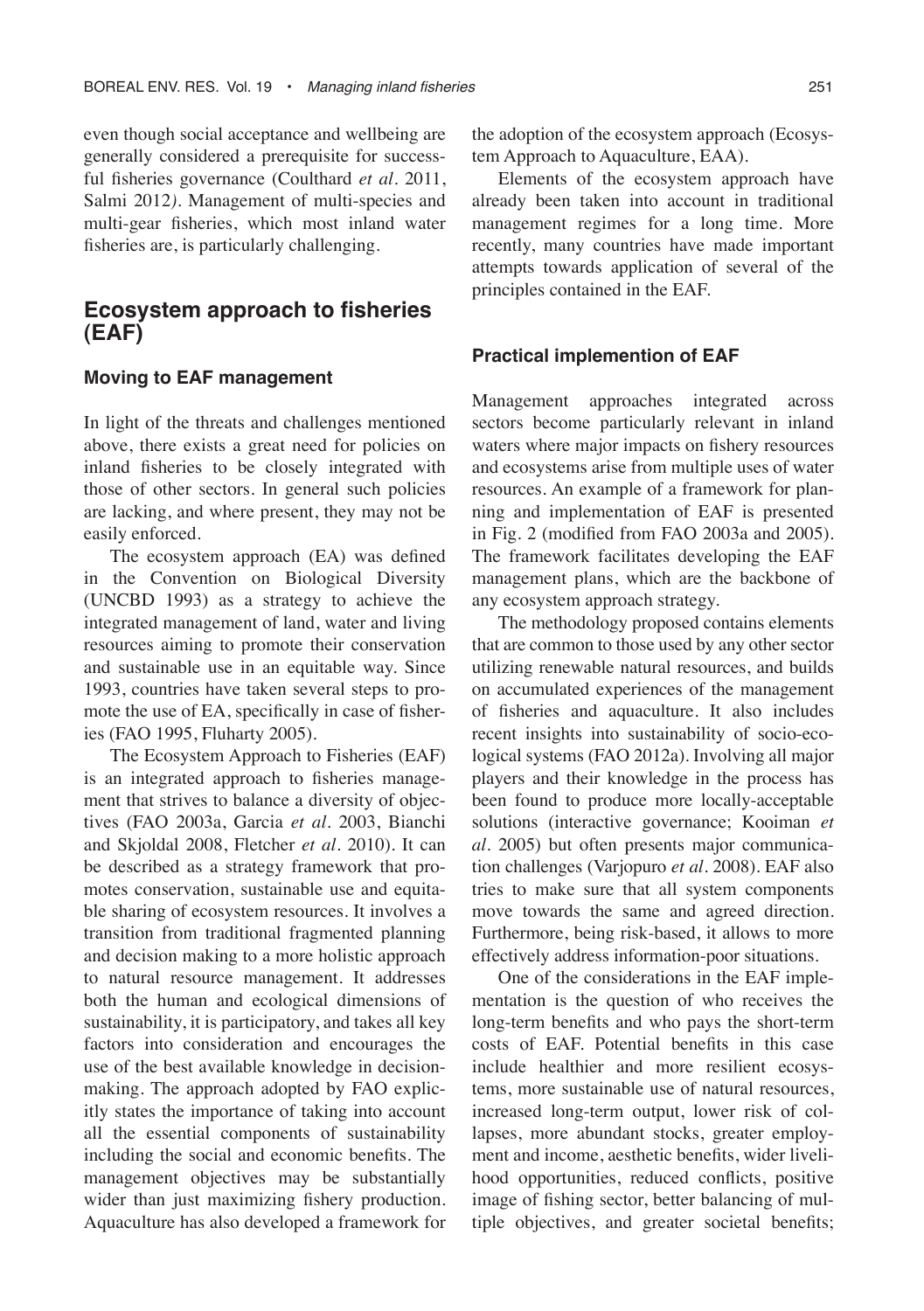

**Fig. 2**. The EAF planning framework (modified from FAO 2003a).

while costs could include reduced employment if fishers are displaced, and increased cost of management and monitoring.

#### **Lessons learned from applying the EAF**

Despite the fact that the term "Ecosystem Approach to Fisheries" has been widely used in many publications, there has been a lack of clear and common understanding of how it addresses the complex problems encountered in many fisheries. Bianchi and Skjoldal (2008) offer a good overview of different aspects of the concept and provide useful examples and experiences from practical implementation. Most examples, however, come from marine fisheries (e.g., Cochrane *et al*. 2008, Fletcher 2008, Hilborn 2011, Tromble 2008, Winsnes and Skjoldal 2008).

Lessons learned from applying a practical EAF framework include recognition that the lack of good governance arrangements, not the lack of ecological data, has been the most commonly identified risk issue in the EAF applications. EAF can be started with whatever level of information is available, with the process helping to determine what additional work is needed. Since EAF is as much about people and policy as it is about ecosystems, the EAF management plan has to enjoy widespread support and credibility among all key interest groups.

FAO has recently published an EAF toolbox that provides detailed guidance on available methods and tools to facilitate application of EAF at all levels, from policy formulation and planning to day-to-day application (FAO 2012b). In developing the toolbox, attention was paid to guiding users through each of the steps of implementing EAF, and assisting them in choosing tools appropriate for their situation. Since EAF focuses on fisheries management in waters where sectors other than fisheries are the main actors, EAF should be nested within an Integrated Water Resources Management (IWRM) framework.

#### **Impacts of EAF to research**

Despite the general acceptance of the EAF principles, it is often seen as too complex and difficult to implement because it requires human and financial resources that are usually not available. It is obvious that EAF will add layers of complexity as compared with conventional fisheries management.

To facilitate EAF implementation, research should be expanded to deal with governance, and social and economic factors such as benefits that inland fisheries and fresh waters provide. Assessing long-term ecological and economic benefits and costs of fish stocking and other management strategies would be of high importance. There will also be need for new techniques and approaches aiming at mitigating the impacts of other sectors on aquatic habitats, and new methods to rehabilitate already affected environments.

# **Conclusions**

The Ecosystem Approach to Fisheries is a strategy framework, and its practical application needs to be tailored to the specific ecological, social and cultural conditions in each particular fishery. EAF does not need complete knowledge of an ecosystem and there is no single way to implement EAF. The scale of implementation should be set locally. An EAF process can be kept simple and implemented incrementally from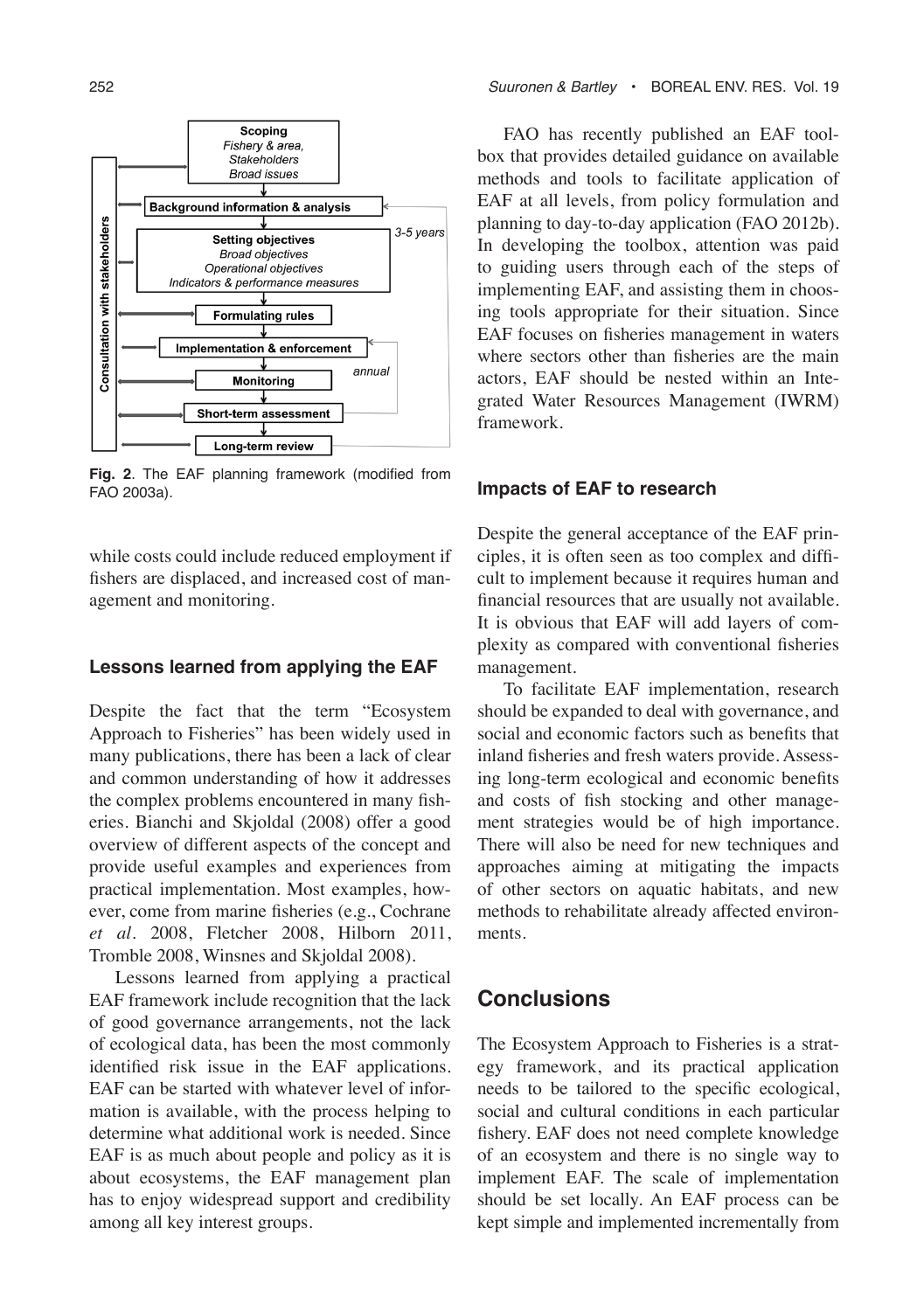existing measures in fisheries management, but extensive studies of factors affecting fisheries is needed to make it more effective. Where inland fisheries have been supported and well managed, they can play a significant role in generating income and sustaining economic growth. However, the entire concept has to be further clarified and this can be achieved through sharing experiences on implementation as we go along.

# **References**

- Agnew D.J., Pearce J., Pramod G., Peatman T., Watson R., Beddington J.R. & Pitcher T.J. 2009. Estimating the worldwide extent of illegal fishing. *PLoS ONE* 4(2), e4570, doi:10.1371/journal.pone.004570.
- Allan J.D., Abell R., Hogan Z., Revenga C., Taylor B.W., Welcomme R.L. & Winemiller K. 2005. Overfishing of inland waters. *BioScience* 55: 1041–1051.
- Allison E.H., Perry A. L., Badjeck M.-C., Adger W.N., Brown K., Conway D., Halls A.S., Pilling G.M., Reynolds J.D., Andrew N.L. & Dulvy N.K. 2009. Vulnerability of national economies to the impacts of climate change on fisheries. *Fish and Fisheries* 10: 173–196.
- Arlinghaus R., Mehner T. & Cowx I.G. 2002*.* Reconciling traditional inland fisheries management and sustainability in industrialized countries, with emphasis on Europe*. Fish and Fisheries* 3: 261–316*.*
- Arlinghaus R., Cooke S.J. & Cowx I.G. 2010. Providing context to the global code of practice for recreational fisheries. *Fisheries Management and Ecology* 17: 146–156.
- Barange M. & Perry R.I. 2009. Physical and ecological impacts of climate change relevant to marine and inland capture fisheries and aquaculture. In: Cochrane K., De Young C., Soto D. & Bahri T. (eds.), *Climate change implications for fisheries and aquaculture; overview of current scientific knowledge*, FAO Fisheries and Aquaculture Technical Paper no. 530, FAO, Rome, pp. 7–106.
- Bartley D.M. (ed.) 2006. *Introduced species in fisheries and aquaculture: information for responsible use*. CD-ROM, FAO, Rome.
- Bates B.C., Kundzewicz Z.W., Wu S. & Palutikof J.P. (eds.) 2008. *Climate change and water*. Technical paper of the IPCC, IPCC Secretariat, Geneva.
- Beard T.D.Jr., Arlinghaus R., Cooke S.J., McIntyre P.B., De Silva S., Bartley D. & Cowx I.G. 2011. Ecosystem approach to inland fisheries: research needs and implementation strategies. *Biology Letters* 7: 481–483.
- Béné C. 2006. *Small-scale fisheries: assessing their contribution to rural livelihoods in developing countries*. FAO Fisheries Circular 1008, FAO, Rome.
- Bianchi G. & Skjoldal H.R. (eds.) 2008. *The ecosystem approach to fisheries*. FAO-CABI.
- Casselman J.M. 2002. Effect of temperature, global extremes, and climate change on year-class production of warmwater, coolwater, and coldwater fishes in the

Great Lakes basin. *Am. Fish. Soc. Symp.* 32: 39–60

- Coates D. 2002. *Inland capture fishery statistics of southeast Asia: current status and information needs*. RAP Publication 2002/11. FAO RAP, Asia-Pacific Fishery Commission, Bangkok.
- Cochrane K.L., Augustyn C.J. & O'Toole M.J. 2008. The implementation of the ecosystem approach to fisheries management in the Benguela region: experiences, advances and problems. In: Bianchi G. & Skjoldal H.R. (eds.), *The ecosystem approach to fisheries*, FAO-CABI, pp. 262–292
- Cochrane K., De Young C., Soto D. & Bahri T. (eds.) 2009. *Climate change implications for fisheries and aquaculture; overview of current scientific knowledge*. FAO Fisheries and Aquaculture Technical Paper no. 530, FAO, Rome.
- Cooke S.J. & Cowx I.G. 2004. The role of recreational fishing in global fish crisis. *Bioscience* 54: 857–859.
- Comprehensive Assessment of Water Management in Agriculture 2007. *Water for food, water for life: a comprehensive assessment of water management in agriculture. Summary*. London, Earthscan and Colombo, International Water Management Institute.
- Coulthard S., Johnson D. & McGregor J.A. 2011. Poverty, sustainability and human wellbeing: a social wellbeing approach to the global fisheries crisis. *Global Environmental Change* 21: 453–463.
- Cowx I.G. 2002. Recreational fishing. In: Hart P.J.B & Reynolds J.D (eds.), *Handbook of fish biology and fisheries*. Blackwell Publishing, Oxford.
- Cowx I.G., Arlinghaus R. & Cooke S.J. 2010*.* Harmonising recreational fisheries and conservation objectives for aquatic biodiversity in inland waters. *J. Fish Biol*. 76: 2194–2215.
- Dillon B. 2004. *A bio-economic review of recreational angling for bass (Dicentrachus labrax)*. Scarborough Centre for Coastal Studies, University of Hull, UK.
- Dudgeon D., Arthington A.H, Gessner M.O., Kawabata Z-I., Knowler D.J., Lévêque C., Naiman R.J., Prieur-Richard A-H., Soto D., Stiassny M.L.J. & Sullivan C.A. 2006*.*  Freshwater biodiversity: importance, threats, status and conservation challenges. *Biol. Rev*. 81: 163–182.
- Ernst & Young 2011. *EU intervention in inland fisheries*. EU wide report, final version.
- Erkinaro J., Niemelä E., Vähä J.P., Primmer C.R., Brørs S. & Hassinen E. 2010. Distribution and biological characteristics of escaped farmed salmon in a major subarctic wild salmon river: implications for monitoring. *Canadian Journal of Fisheries and Aquatic Sciences* 67: 130–142.
- FAO 1995. *Code of conduct for responsible fisheries*. FAO, Rome.
- FAO 1999. *Review of the state of world fishery resources: inland fisheries*. FAO Fisheries Circular no. 942, FAO, Rome.
- FAO 2003a. *Fisheries management 2: The ecosystem approach to fisheries*. FAO Technical Guidelines for Responsible Fisheries no. 4, Supplement 2, FAO, Rome.
- FAO 2003b. *Unlocking the water potential of agriculture*. FAO, Rome. [Available at http://www.fao.org/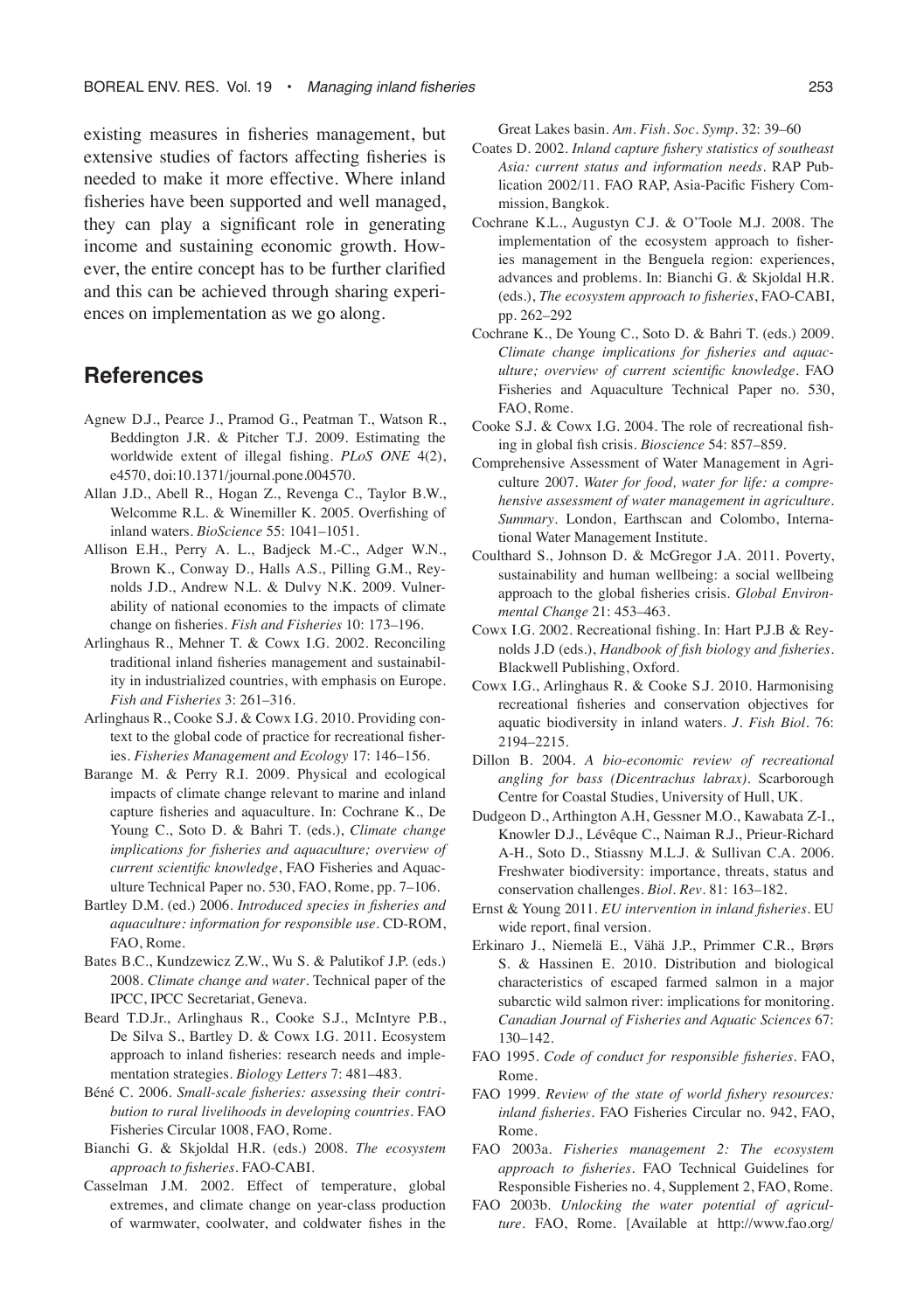docrep/006/y4525e/y4525e06.htm#bm06].

- FAO 2005. *Putting into practice the ecosystem approach to fisheries*. FAO, Rome.
- FAO 2010. *The state of world fisheries and aquaculture 2010*. FAO, Rome.
- FAO 2012a. *The state of world fisheries and aquaculture 2012*. FAO, Rome.
- FAO 2012b. *EAF Toolbox: the ecosystem approach to fisheries*. FAO, Rome. [Also available at www.fao.org/fishery/ eaf-net]
- Fenberg P.B. & Roy K. 2008. Ecological and evolutionary consequences of size-selective harvesting: how much do we know? *Molecular Ecology* 17: 209–220.
- Fletcher W.J. 2008. Implementing an ecosystem approach to fisheries management: lessons learned from applying a practical EAFM framework in Australia. In: Bianchi G. & Skjoldal H.R. (eds.), *The ecosystem approach to fisheries*, FAO-CABI, pp. 112–124.
- Fletcher W.J., Shaw J., Metcalf S.J. & Gaughan D.J. 2010. An ecosystem based fisheries management framework: the efficient, regional-level planning tool for management agencies. *Marine Policy* 34: 1226–1238.
- Fluharty D. 2005. Evolving ecosystem approaches to management of fisheries in the USA. *Mar. Ecol. Prog. Ser.* 300: 248–253.
- Gabrie, O., Lange K., Dahm E. & Wendt T. 2005. *Von Brandt's fish catching methods of the world*, 4th ed. Blackwell Publishing, New Delhi.
- Garcia S.M., Zerbi A., Aliaume C., Do Chi, T. & Lasserre G. 2003*. The ecosystem approach to fisheries. Issues, terminology, principles, institutional foundations, implementation and outlook*. FAO Fish, Technical Paper no. 443, FAO, Rome.
- Garibaldi L. 2012. The FAO global capture production database: a six-decade effort to catch the trend. *Marine Policy* 36: 760–768.
- Hilborn R. 2011. Future directions in ecosystem based fisheries management: a personal perspective. *Fisheries Research* 108: 235–239.
- Huusko A. & Hyvärinen P. 2005. A high harvest rate induces a tendency to generating cycling in a freswater fish population. *Journal of Animal Ecology* 74: 525–531.
- Jia P., Zhang W. & Liu Q. 2013. Lake fisheries in China: Challenges and opportunities. *Fisheries Research* 140: 66–72.
- Jonzen N., Ripa J. & Lundberg P. 2002. A theory of stochastic harvesting in stochastic environments. *The American Naturalist* 159: 427–437.
- Keskinen T., Lilja J. Högmander P., Holmes J.A., Karjalainen J. & Marjomäki T.J. 2012. Collapse and recovery of the European smelt (*Osmerus eperlanus*) population in a small boreal lake — an early warning of the consequences of climate change. *Boreal Environment Research* 17: 398–410.
- Kolding J. & van Zwieten P.A.M. 2006. *Improving productivity in tropical lakes and reservoirs. Challenge program on water and food*. Aquatic Ecosystems and Fisheries Review Series 1, Theme 3 of CPWF, c/o WorldFish Center, Cairo, Egypt.

Kolding J., van Zwieten P., Mkumbo O., Silsbe G. & Hecky

R. 2008. Are the Lake Victoria fisheries threatened by exploitation or eutrophication? Towards an ecosystem-based approach to management. In: Bianchi G. & Skjoldal H.R. (eds.), *The ecosystem approach to fisheries*, FAO-CABI, pp. 309–354

- Kooiman J., Bavinck J.M., Jentoft S. & Pullin R. (eds.) 2005. *Fish for life: interactive governance for fisheries*. Amsterdam University Press, Amsterdam.
- Kundzewicz Z.W., Mata L.J., Arnell N.W., Döll P., Jimenez B., Miller K., Oki T., Sen Z. & Shiklomanov I. 2008. The implications of projected climate change for freshwater resources and their management. *Hydrological Sciences* I, 53: 3–10.
- Mitchell M., Vanberg J. & Sipponen M. 2010. *Commercial inland fishing in member countries of the European Inland Fisheries Advisory Commission (EIFAC): Operational environments, property rights regimes and socioeconomic indicators*. EIFAC Ad Hoc Working Party on Socio-Economic Aspects of Inland Fisheries, FAO, Rome.
- Nguyen T.T.T. & De Silva S.S. 2006. Freshwater finfish biodiversity and conservation: an Asian perspective. *Biodivers. Conserv*. 15: 3543–3568.
- Post J.R., Persson L., Parkinson E.A. & van Kooten T. 2008. Angler numerical response across landscapes and the collapse of freshwater fisheries. *Ecol. Appl*. 18: 1038–1049.
- Robinson J. 2001. *The economic value of Australia's estuaries: a scoping study*. Australia, University of Queensland. [Availabe at http://www.ozcoasts.gov.au/pdf/CRC/ economic\_value\_estuaries.pdf].
- Rosenzweig C., Casassa G., Karoly D.J., Imeson A., Liu C., Menzel A., Rawlins S., Root T.L., Seguin B. & Tryjanowski P. 2007. Assessment of observed changes and responses in natural and managed systems. In: Parry M.L., Canziani O.F., Palutikof J.P., van der Linden P.J. & Hanson C.E. (eds.), *Climate change 2007: impacts, adaptation and vulnerability, Contribution of working group II to the Fourth Assessment Report of the Intergovernmental Panel on Climate Change*, Cambridge University Press, Cambridge, UK, pp. 79–131.
- Saarinen T., Vuori K.-M., Alasaarela E. & Kløve B. 2010. Long-term trends and variation of acidity, CODMn and colour in coastal rivers of western Finland in relation to climate and hydrology. *Science of the Total Environment*  408: 5019–5027.
- Salmi P. 1998. Towards sustainable vendace fisheries? Fishermen's conceptions about fisheries management. *Boreal Environment Research* 3: 151–159.
- Salmi P. 2005. Rural pluriactivity as a coping strategy in small-scale fisheries. *Sociologia Ruralis* 45: 22–36.
- Salmi P. 2012. The social in change: property rights contradictions in Finland. *Maritime Studies* 11:2, doi:10.1186/2212- 9790-11-2.
- Salmi P. & Varjopuro R. 2001. Private water ownership and fisheries governance in Finland. In: Johnston R.S (ed.), *Microbehavior and macroresults: Proceedings of the Tenth Biennial Conference of the International Institute of Fisheries Economics and Trade, July 10–14, 2000, Corvallis, Oregon, USA*, International Institute of Fish-